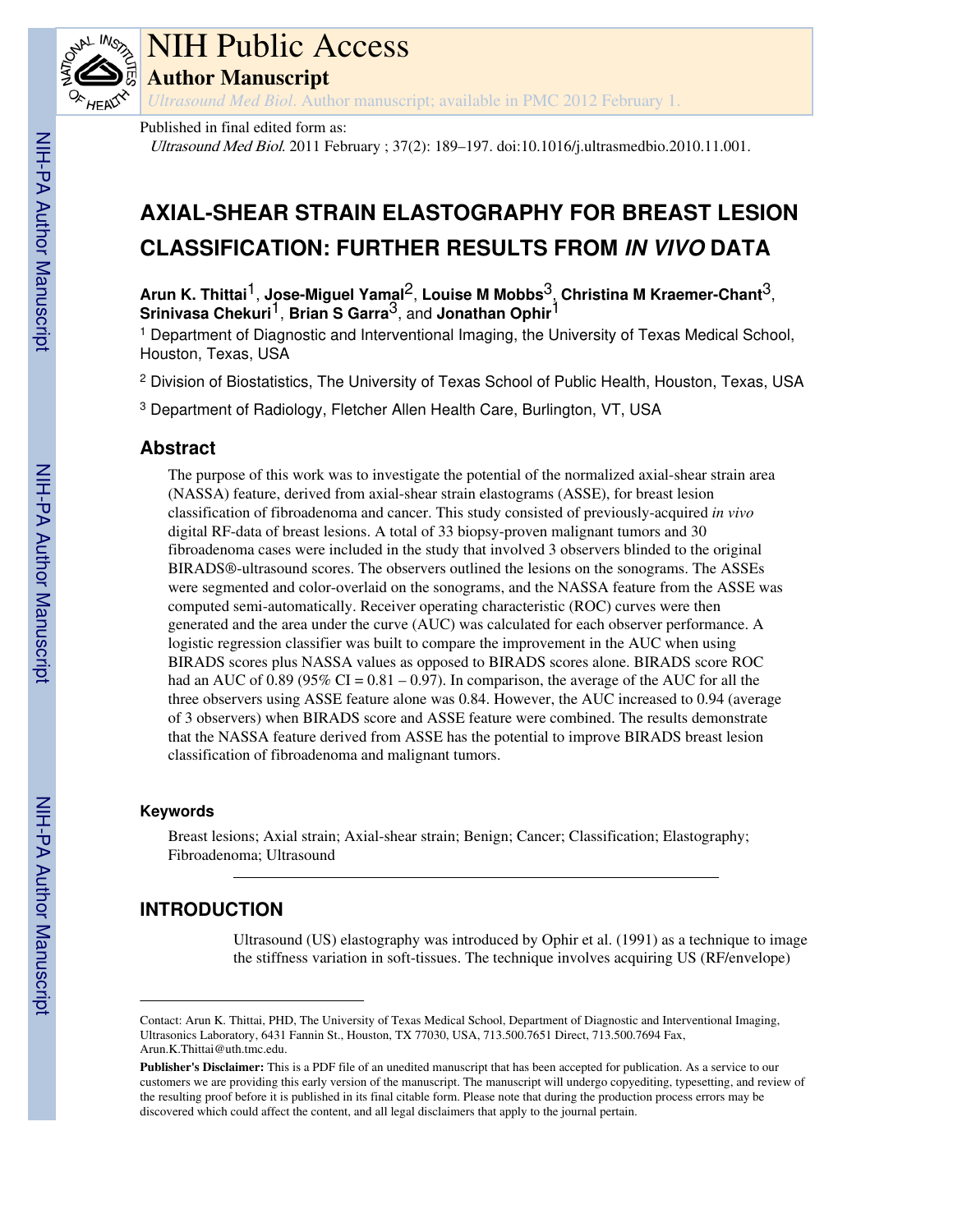signals from an imaging plane before and after a small quasi-static compression. Typically, the pre- and post- compression frames are processed to generate images of local strain, commonly known as *elastograms.* When the elastogram depicts axial strain values, it is referred to as an *axial strain elastogram* (Ophir et al. 1999).

Based on the axial strain elastograms alone, elastography has been shown to be useful in a wide variety of clinical applications including breast lesion classification (Céspedes et al. 1993, Hiltawsky et al. 2001). The utility of elastography for the reduction of the rate of unnecessary breast biopsies has been demonstrated by several groups (Garra et al. 1997, Regner et al. 2006, Barr 2006, Itoh et al. 2006, Cho et al. 2008). Most of these reports have utilized the size discrepancy between sonographic and elastographic lesion appearance, along with/without strain contrast measures (Garra et al. 1997, Regner et al. 2006, Barr 2006, Burnside et al. 2007). Some of them have used a scoring system based on strain distribution patterns (Itoh et al. 2006, Cho et al. 2008).

However, these measures from axial strain elastograms exploit only the size discrepancy between the sonographic and elastographic images of the tumor, which exists only in malignant cases. Nevertheless, it is also well-documented in the literature that benign fibroadenomas are typically mobile (implying loosely- bonded to the host tissue) compared to malignant tumors, which tend to be well adhered (firmly bonded) to the host tissue (cf. Fry 1954,Ueno et al. 1988,Bamber et al. 1988). Therefore, it is reasonable to hypothesize that additional information regarding the bonding conditions near lesion boundaries has the potential to improve the performance of the current standard of practice in breast lesion classification by ultrasound.

Axial strain is one of the 9 strain tensors that describe deformation in 3D. We have shown that in addition to axial strain it may be feasible to image another strain tensor in the form of axial-shear strain (ThitaiKumar et al. 2007). Note that the total shear strain, as defined in equation 1, is the sum of the axial-shear (first-term) and lateral-shear strain component.

$$
\varepsilon_{x,y} = \left(\frac{\partial v}{\partial x} + \frac{\partial u}{\partial y}\right) \tag{1}
$$

Where (*u, v*) are the lateral and axial displacement components along the *x-* (lateral direction) and *y-* (axial direction) axes, respectively.

The ultrasonic estimation of the lateral-shear strain is noisy compared to the estimation of the axial-shear component (ThitaiKumar et al. 2005). This fundamental limitation due to suboptimal sampling between ultrasound array beams also impacts traditional elastography and sonography. However, we have shown that imaging the axial-shear component alone results in quality images of an independent constitutive tissue parameter that relates directly to shear strain. The image depicting the axial-shear strain was referred to as axial-shear strain elastogram (ASSE). We demonstrated recently that the axial-shear strain distribution pattern around an inclusion is directly influenced by the bonding at the inclusionbackground boundary using simulations, gelatin-phantom experiments, and breast lesions *in vivo* (ThitaiKumar et al. 2007). The *normalized axial-shear strain area* (NASSA) near the inclusion-background boundary is a feature that could be used to identify the boundary bonding conditions (ThitaiKumar et al. 2007, 2008). Results from the initial feasibility study that evaluated the potential of this feature to differentiate between benign and malignant tumors in the breast are encouraging (ThitaiKumar et al. 2008). However, the initial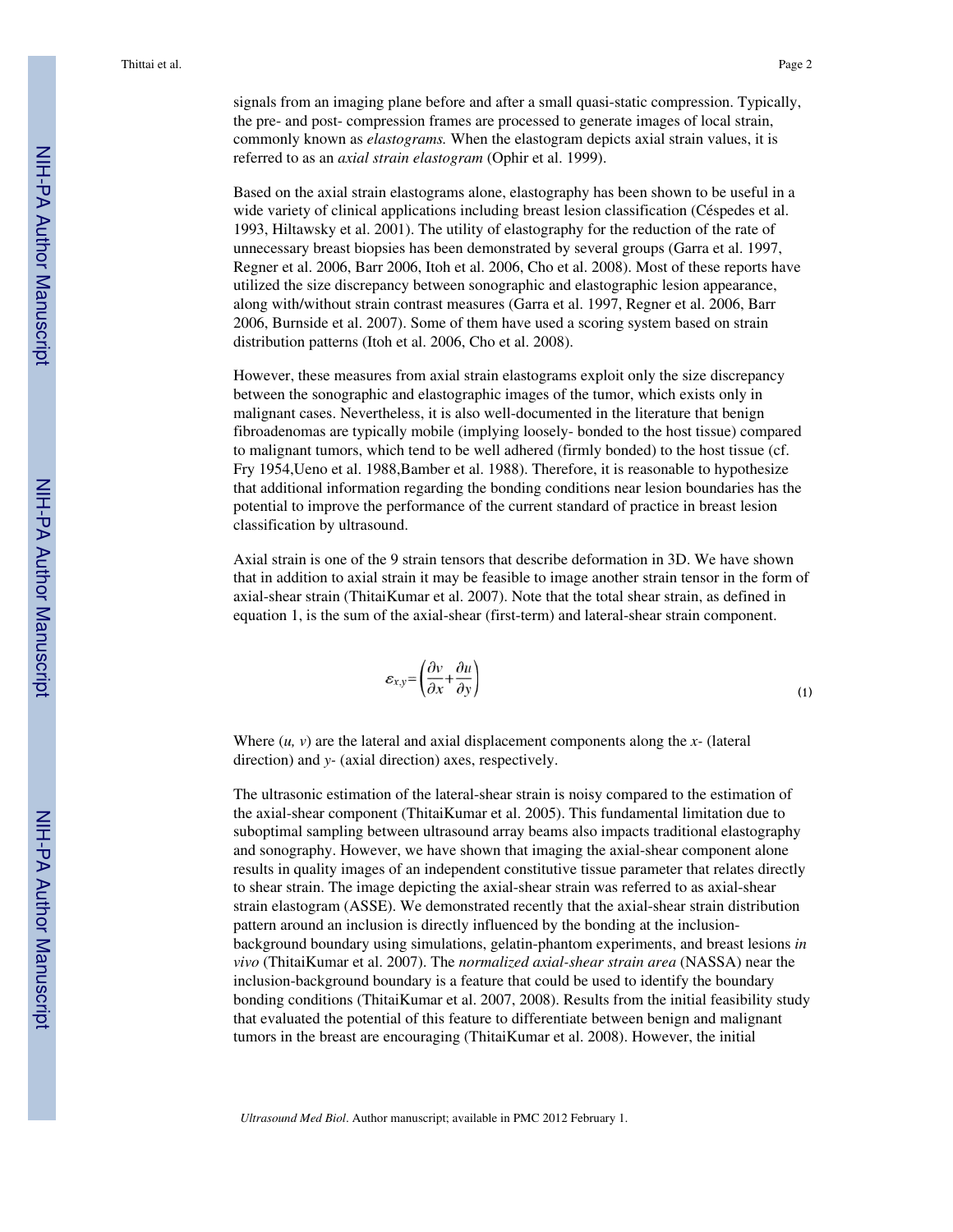In this paper, we report on a larger follow up study done to investigate the potential of the NASSA feature to classify breast lesions into fibroadenoma and cancer, and therefore reduce unnecessary benign breast biopsies. We include the results of a statistical analysis performed to assess the improvement in the BIRADS-based breast lesion classification due to the addition of NASSA.

# **MATERIALS AND METHODS**

#### **In vivo data**

We used *in vivo* digital RF-data of breast lesions that were acquired at University of Vermont by Dr. Garra's group. The patient study was HIPAA compliant and had appropriate IRB approvals. Informed consent was obtained from all participating patients who were informed that the RF-data collected would be used at a later time for the creation of *elastograms*. The sonograms used in this study were reconstructed from the selected RF frames. Patients who had a BIRADS score of 4 and above and were scheduled for a biopsy participated in elastographic data acquisition. In addition, patients with BIRADS score 3 who elected to get a biopsy were also included. The elastographic data were acquired using a Philips HDI-1000 ultrasound scanner operating at 5 MHz center frequency. The setup consisted of a precision digital motor system for controlled compressions. The acquisition protocol involved multi-compression with step sizes of 0.25%, up to a maximum total compression of 5% (Varghese et al. 1998). For each *in vivo* case, six acquisitions (three each in two orthogonal planes) were acquired. Thus, we had the option to use scan data from more than one scan plane per case. Note that we only reprocessed the archived data and no new data acquisition was done in the present study.

We had a total of 134 pathologically-confirmed cases in our database comprising of 35 malignant and 99 benign cases. Among the benign cases, we had several "normal fibrocystic changes" and other benign conditions such as complex cysts and 33 fibroadenomas. For this (blinded) observer study only patients with biopsy proven fibroadenoma or cancer were included. This was because previously reported simulation and phantom studies (ThitaiKumar et al. 2007) utilized boundary conditions that modeled fibroadenomas and cancers. In addition, we noticed from simulations (not published) that the axial-shear strain feature reported in the literature (ThitaiKumar et al. 2007) is technically valid only if the lesion is located at a depth that is at least 1 lesion diameter below the surface of compression, due to inadequate surrounding tissue availability near the proximal lesion boundaries. By removing those cases where the lesion was located close (less than one diameter) to surface of compression, we were left with 30 of the 35 malignant cases and with all 33 fibroadenoma cases for this study.

#### **ASSE generation, display and feature of interest**

The pre-compression and temporally stretched post-compression RF signals were processed to obtain ASSEs using algorithms detailed elsewhere (Céspedes et al. 1993, ThitaiKumar et al. 2008). For each case, ASSEs were obtained for all six scan planes; only one scan plane was chosen for the observer study (as described in Appendix A). The area of the axial-shear strain region, normalized by the area of the lesion in the corresponding sonogram was used as the *feature* of interest (i.e., NASSA- Normalized axial-shear strain area). Additional details from prior work that describe this feature are given in Appendix A. However, the method to determine the area of axial-shear strain region differed slightly from the previous study (ThitaiKumar et al. 2008). In the present study, the ASSE was displayed as a color-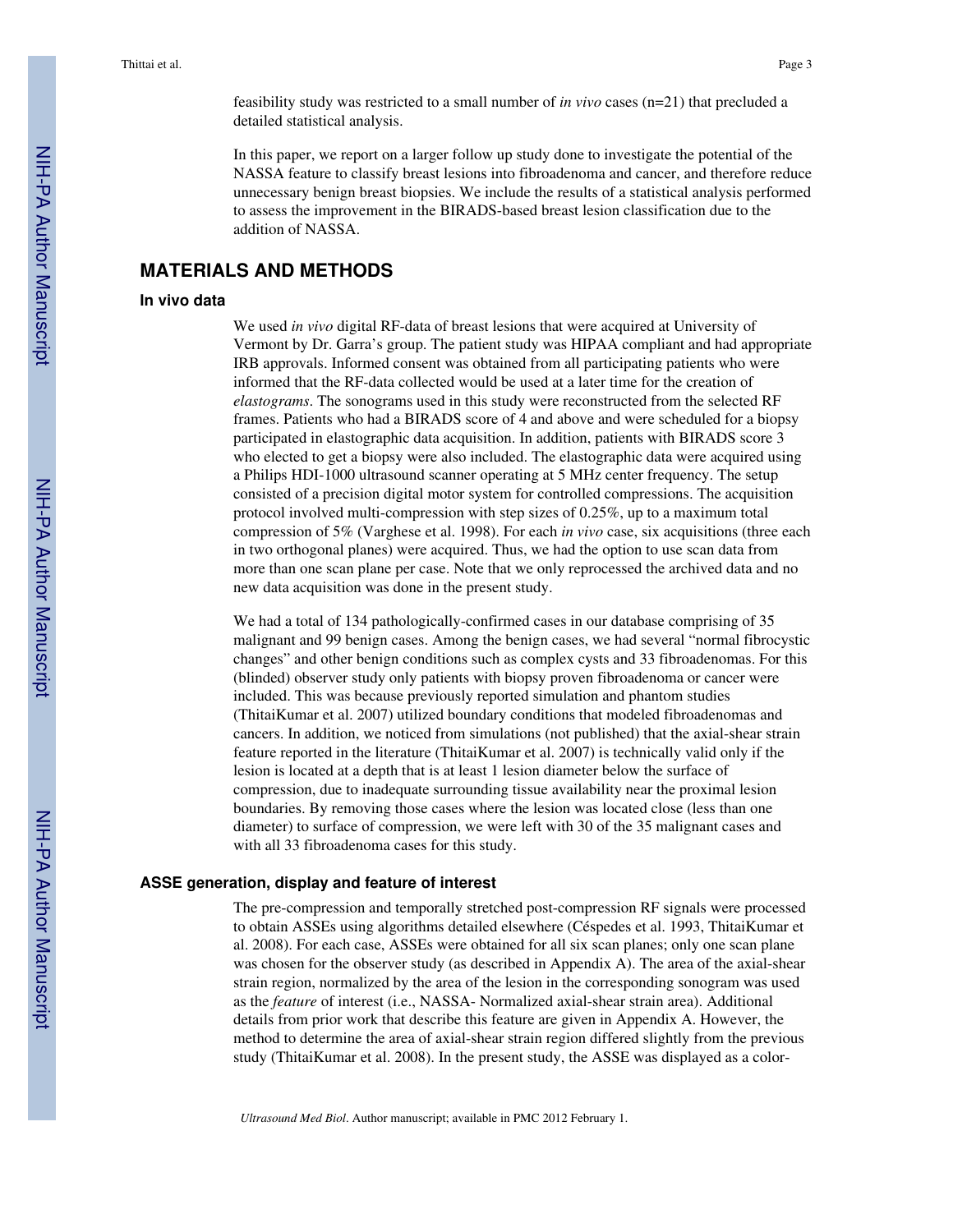overlay on the corresponding sonogram, which was used as an anatomical reference. The segmentation of the axial-shear strain region was done automatically based on the sonographic lesion outlined by the expert observer(s) (details in Appendix A).

#### **Observer training and Image evaluation protocol**

We engaged three volunteer observers. Observers 1 and 3 were registered diagnostic medical sonographers with at least 10 years experience in breast ultrasound, while observer 2 was a trained breast radiologist. Observer 2 had never been exposed to ASSEs while observers  $1 \& 3$  had some familiarity. During training, the observers were presented with sample images of color ASSEs overlaid on the corresponding sonograms that are typical of fibroadenoma and of cancers. Example images from the training set are shown in figure 1. We used 5 cases each of fibroadenomas and cancers for observer training purposes. This included 2 example cancer data that were excluded. The observers participated in the study one week after the training date, and the testing set included the training cases. However, we removed the training cases from the testing cases during statistical analysis.

The sequence of steps taken in the observer study is illustrated in the flowchart in figure 2. A custom interactive software program written in MATLAB<sup>®</sup> (Mathworks, MA) was used. The software randomly selected a case from the dataset and displayed the corresponding sonogram. The observers either manually outlined the sonographic lesion or responded 'no', to indicate lack of adequate sonographic lesion visualization. The ASSE was segmented automatically (details in Appendix A) based on presence or absence of sonographic lesion outline and displayed as a color-overlay on the corresponding sonogram. The observers were given the option of modifying their initial sonographic lesion outline upon viewing the color overlaid ASSE. Next, the observers evaluated the ASSE for a characteristic axial-shear strain pattern and feature extraction. The axial-shear strain area near the lesion of interest was segmented automatically, but to improve its reliability the observers were allowed to manually outline it, using a computer mouse. For this reason, the feature extraction from ASSEs may be considered as a semi-automatic process. In figure 1 the automated segmentation as well as the observer's outline circumscribing this area can be seen. Note that the observers were instructed to pay attention to the axial-shear strain areas only near the proximal lesion boundary. This was because in some *in vivo* sonograms the echo signals distal to the tumor have a poor signal-to-noise ratio due to attenuation and shadowing effects. Consequently, we are not able to produce reliable images of axial-shear strains in these distal regions with current algorithms. Further, of the two proximal regions (red and blue) only the maximum area was used, instead of possibly averaging the two areas, to compute the NASSA feature value. Note that a larger axial-shear strain area is expected near firmly-bonded lesions (cancers); by using the maximum we gave preference to possible false positives rather than to false negatives (missing a cancer). Finally, the software proceeded to the next randomly selected case. The BIRADS scores were assigned after review of both the mammograms and the ultrasound imaging. All five breast imagers who participated in the study have a minimum of 15 years experience reading mammograms and ultrasound (range 15–32 years experience) and are MQSA certified mammogram readers. Note that the BIRADS score used were the ones assigned prior to the elastographic data acquisition and used here only in the statistical analysis while the observers were blinded to it.

#### **Statistical analysis**

Receiver Operator Characteristic (ROC) analysis was used to summarize the diagnostic performances of NASSA and BIRADS to predict the pathological classification. Because correlation from multiple observers reading the same images can result in a biased ROC curve for combined data, we instead took the average of the readers' specificity at fixed sensitivity values to combine the observer-specific ROC curves (Obuchowski 2007). The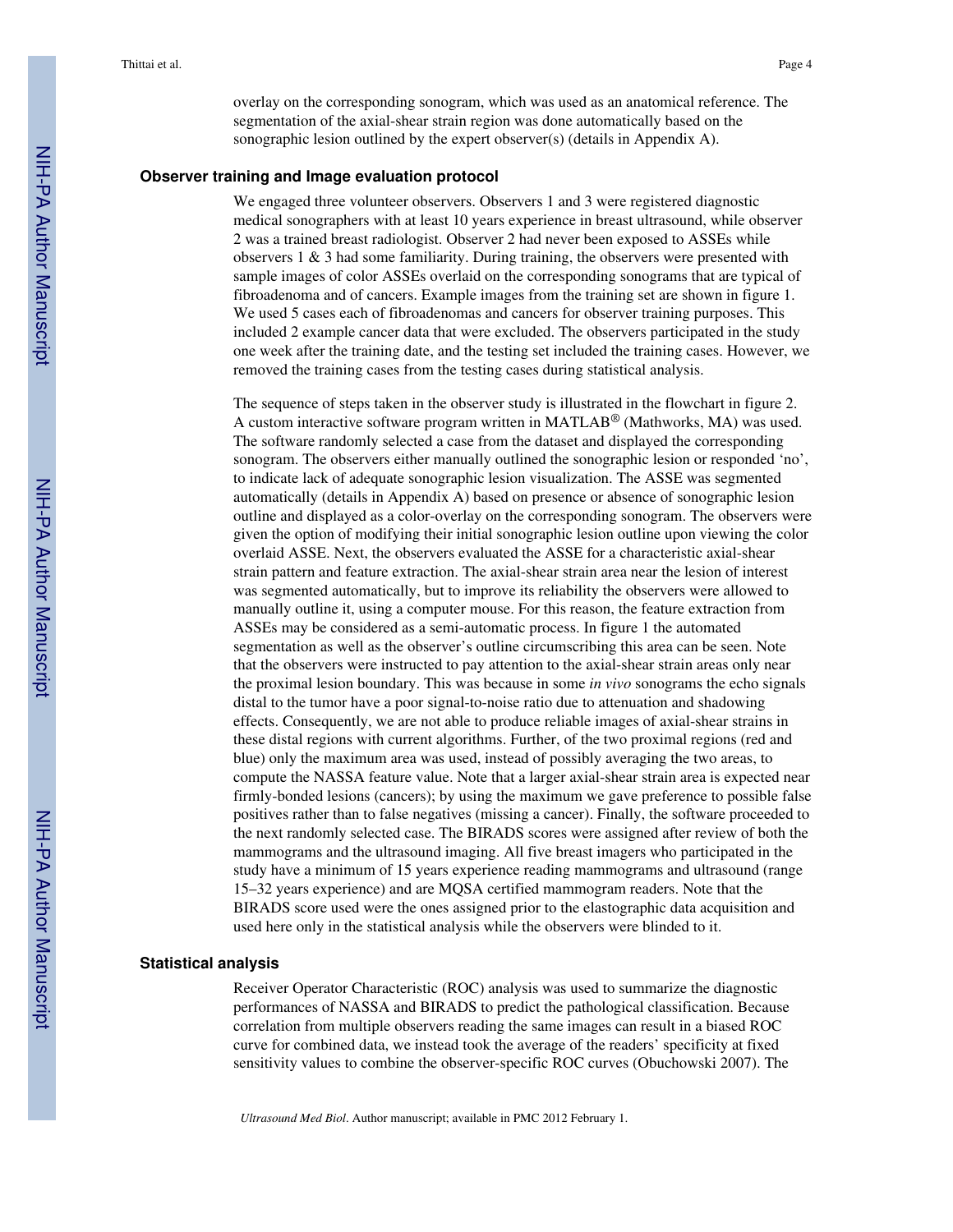BIRADS scores were coded as 3, 4, 4.25 (for 4a), 4.5 (for 4b), 4.75 (for 4c), and 5. The statistical packages 'R', version 2.6.2 (R Foundation for Statistical Computing, Vienna, Austria), and Stata (StataCorp LP, Stata Statistical Software: Release 10.1, College Station, TX: 2008) were used for the analysis.

# **RESULTS**

Table 1 summarizes the response from each observer who participated in the study. It can be seen that the number of sonograms on which the observers was able to outline the lesion (blinded to the ASSE) was on an average only  $72\%$  of the 63 cases ( $2<sup>nd</sup>$  column, i.e., average of 44/63, 54/63, and 38/63). This percentage improved by an average 6.3% after looking at the ASSE  $(3<sup>rd</sup> column)$ , demonstrating the utility of ASSE in confirming the lesion boundary and thereby improving sonographic lesion visualization. The observers later reported that looking at the sonogram from only one scan plane restricted their visualization of the lesion in a number of cases. The last column gives the number of cases for which the observers were able to identify a sonographic lesion and characteristic ASSE features. The average yield on the diagnostically useful cases from all the observers was 60.3%. This is further discussed in the next section.

Figure 3 shows the ROC curves based on each observer's ASSE feature value, compared to the ROC curve for the BIRADS score. BIRADS had an area under the curve (AUC) of 0.89 (95% CI =  $0.81 - 0.97$ ). In comparison, observer 1 had an AUC of 0.85 (95% CI =  $0.72 -$ 0.98), observer 2 had an AUC of 0.87 (CI = 0.76, 0.98), and observer 3 had an AUC of 0.81  $(CI = 0.66 - 0.96)$ . In addition, the plot also shows the average ROC curve for the ASSE feature value over the three observers.

To explore ways to combine the BIRADS score and the ASSE feature value, we first examined the scatter plots of NASSA versus BIRADS. Figure 4 shows the scatter plot obtained for the three observers. We note that there is a significant separation of the two classes in the bivariate distribution for the observations with a BIRADS score of 4. For example, note that several fibroadenoma with a BIRADS score of 4 can be identified by small NASSA value and several malignant tumors with small NASSA value have a BIRADS score of 5.

We then applied a logistic regression method to combine the NASSA values and the BIRADS score into one classifier score (Cox 1958). A logistic regression model was fitted with the outcome being the pathology report and predictors being the NASSA feature and BIRADS score, for each observer. The posterior probability of having a positive pathology report was used as a new score for classification, incorporating both the NASSA and BIRADS information. The observer-specific ROC curves for NASSA + BIRADS are compared to BIRADS alone in Figure 5. We observed an increase in accuracy for the combined classifier (mean  $AUC = 0.94$ ). Also shown in Figure 5 is the average ROC curve of the three logistic regression models using NASSA + BIRADS compared to BIRADS alone. The logistic regression coefficient estimates for the three observers are shown in Table 2.

Boxplots of the predicted values from a logistic regression model using NASSA value and the BIRADS scores as predictors are shown in figure 6. It can be seen that the differences between the classes are similar for the three observers and the scores were very well separated between the two classes. This suggests that the inter-observer variability may not be large.

We expected our results to be biased upwards (or over estimated) since we presented the results on the same data set that was used for training of the parameters in the model. To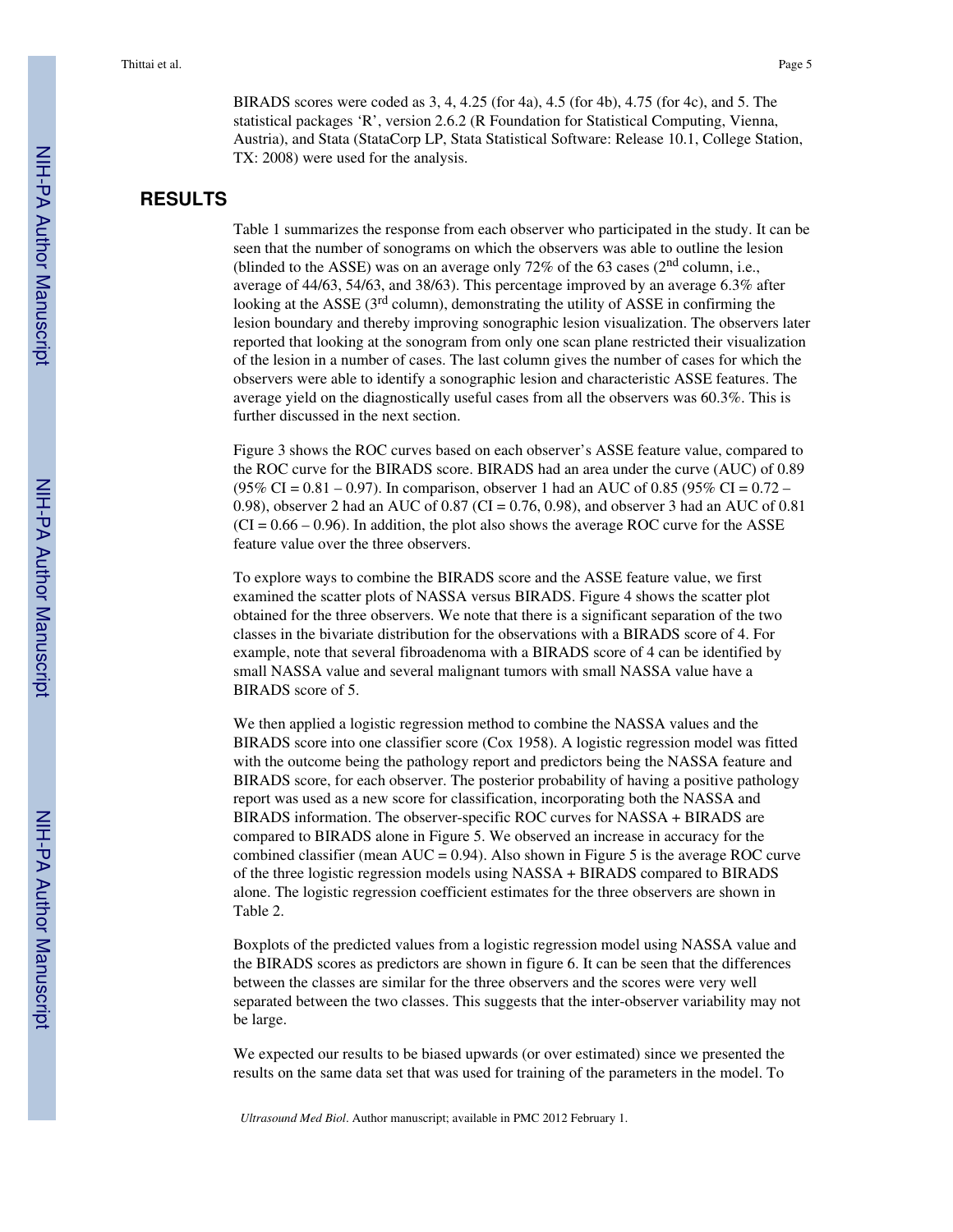obtain an estimate of how well the classifiers might perform on out-of-sample data, we performed leave-out-one cross-validation (Shao 1993). For each observer, we removed one observation at a time and trained the logistic regression model with the remaining observations. The model was used to predict the omitted observation's posterior probability of having a positive pathology report. The posterior probabilities for each observation were combined to give an out-of-sample estimate of the performance of the classifier. As expected, the mean AUC decreased from 0.96, but to our surprise ended up at 0.86, slightly lower than that of BIRADS alone (mean  $AUC = 0.88$ ). We believe that the sample size might be too small to estimate the accuracy with great accuracy. The average ROC curve of the cross-validated scores is shown in Figure 7.

# **DISCUSSION**

The results from the study demonstrate that the recently introduced ASSE may have a role in aiding the ultrasound classification of benign vs. malignant breast lesions. More importantly, the results based on adding the NASSA feature to the established BIRADS scores show an improvement in classification performance, as evident from increase in the AUC from 0.88 to 0.94. In recent years, several reports have shown that using regular axial elastograms alongside BIRADS improves the breast lesion classification performance (c.f. Burnside et al. 2007, Cho et al. 2008). Unlike axial elastograms that depicts information related to underlying tissue stiffness, ASSEs conveys information regarding lesion/host boundary bonding property (ThitaiKumar et al. 2007). Therefore, it is reasonable to expect that the additional ASSE feature could improve the BIRADS or BIRADS+ASE –based classification performance even further. So far we did not incorporate the axial elastograms into this study. The major focus of this work was to evaluate the ASSE feature and incorporating the axial elastogram presented some issues regarding the order of presenting the image and bias associated with doing so. Nevertheless, this is an important aspect that will be addressed in a larger study in the future.

Another important aspect to be noted is that for any new technique to improve patient care it needs to reliably place lesions such as fibroadenomas into BIRADS 2 so that biopsy can be avoided. Although our intention was not to test the separability of BIRADS 4 and 5 with this new feature, we reported the analysis that included all the cases that had pathology results available. In the future, when a larger number of biopsy-proven cases of fibroadenomas might be available, we can probably exclude the cases with BIRADS score 5. At this investigative stage though, it was of interest to see how the ASSE feature performed for the cases with BIRADS score 5 as well.

The summary of the observer responses given in Table 1 has at least two points of interest. First, it shows that the observers found that ASSE was helpful in depicting the sonographic lesion in approx. 13% (average) of the cases. This is consistent with the observation we reported earlier (ThitaiKumar et al. 2008). Second, notice that the observers outlined the lesion in the sonogram only on approximately 78% of the cases. The number of diagnostically useful cases reduced even further to only 60%, when the ASSE feature was not extractable. The poor yield can be attributed to the following limitations. Recall that the elastographic data were acquired for a previous study and were not optimized for ASSE. Furthermore, the data acquisition was done while the operator was blind to the axial elastograms and to the ASSE. This limitation was further compounded when the observers had only one scan plane for determining sonographic lesion, as opposed to the cine-loop of frames typically used in standard practice. Furthermore, the 5MHz center frequency transducer used is lower than what is typically used in breast imaging today. A higher frequency transducer would be expected to have yielded better quality images and therefore increased the number of diagnostically useful cases. Thus, the nature of data acquisition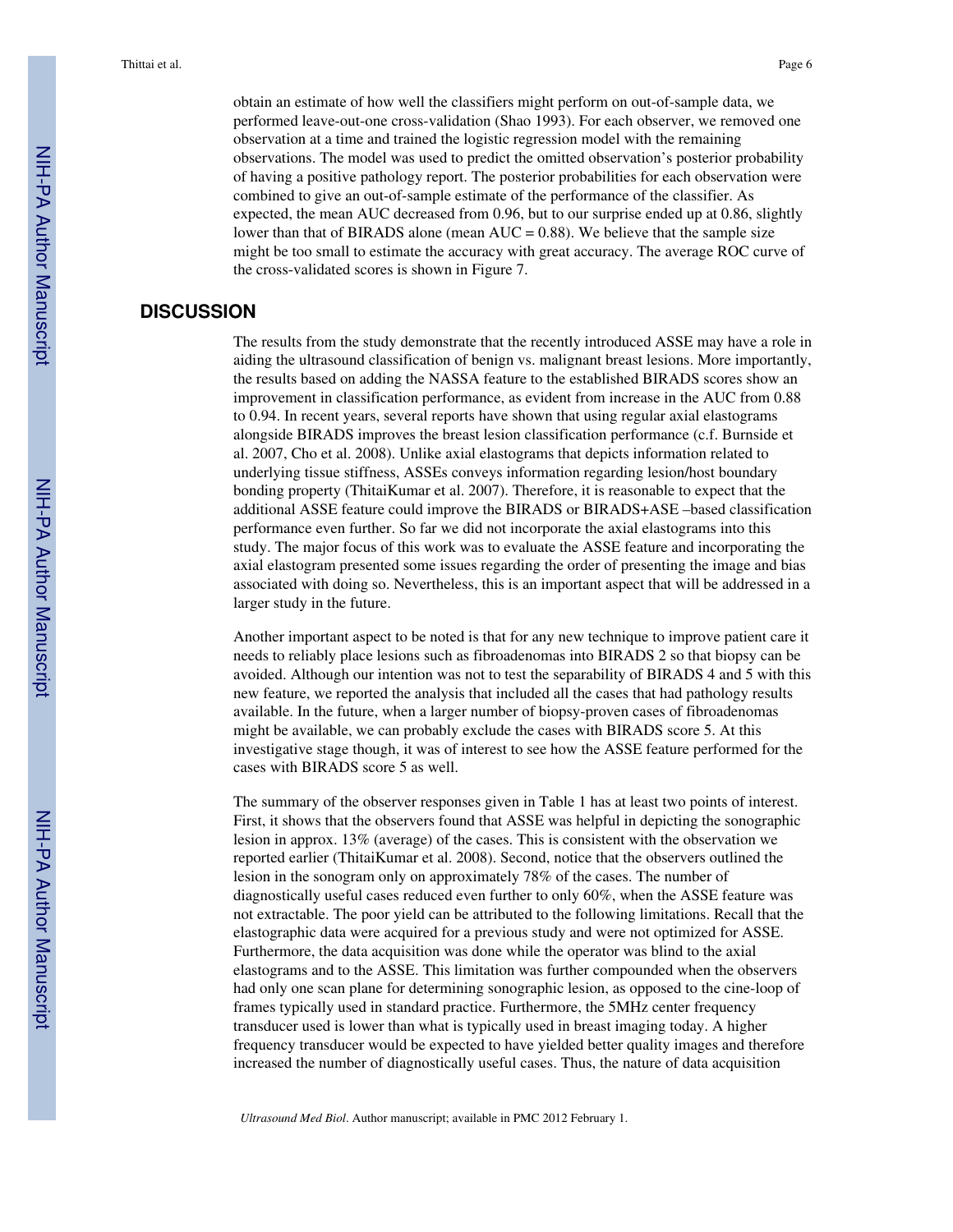It is known that ultrasound imaging in general is operator dependent and suffers from interobserver variability to a large extent (Rahbar et al. 1999, Sehgal et al. 2004). It is clear from figure 6 that there was an agreement in the operating points among the observers. This could be due to the semi-automated nature of the feature extraction as well as having only one scan plane to evaluate. Recall that the observers outlined the sonographic lesions; however, the ASSE is segmented automatically. Thus, inter-observer variability was minimized probably because of general agreement on the sonographic lesion appearance. However, we are aware that a larger future study should investigate inter-observer variability more closely.

We had 134 cases in our database that consisted of fibroadenomas, cancers and other benign conditions. In this study, we shortlisted only fibroadenomas and cancers that were good approximations to the model studied for ASSE (ThitaiKumar et al. 2008). Nevertheless, the potential of ASSE to identify other benign conditions with suitable adjustments to the model is desirable but was beyond scope of the current work. Since the study was limited only to fibroadenomas and cancers, there were insufficient data to do a formal training and testing of the logistic regression algorithms. Therefore, although these preliminary results are very promising, a formal study to train and test an algorithm should be conducted to evaluate the accuracy of the combined ASSE + BIRADS.

# **CONCLUSIONS**

In summary, we have shown that features from recently-developed ASSE, which provides information regarding lesion/host bonding characteristics, may add to existing sonographic and elastographic feature sets that are used in routine clinical practice for tumor differentiation with ultrasound. ASSEs are complementary to and can be used alongside with other co-registered images like axial strain elastograms and sonograms, to better visualize and interpret tissue information in the region of interest. ASSEs can be generated simultaneously with axial elastograms and sonograms, thus inheriting their advantages of being non-invasive, inexpensive, and available in real- time and in perfect spatial registration. However, it must be understood that the present results are based on *in vivo* cases obtained earlier without ASSE feedback. Therefore, a larger study on data set acquired ASSE feedback is in order to confirm the initial promise. In addition, recall that the data used in this study were acquired using a controlled-compression device and not freehand, as might be desired. This aspect will need to be addressed in the future.

## **Acknowledgments**

The data used in this study were acquired previously for projects supported by NIH Program Projects grants P01- CA64597 and P01-EB02105. The current work was supported by NIH grant R21-CA135580. The authors would also like to thank the observers Elaine Khalil, MD, Karen Ophir, BS, RDMS, Charlene Waldron, RT, RDMS and Rhoda Reading, BS, RDMS, RVT, RT, who volunteered their time to participate in the study.

## **References**

- Bamber JC, De Gonzale L, Cosgrove DA, Simmons P, Davey J, McKinna JA. Quantitative evaluation of real-time ultrasound features of the breast. Ultrasound Med Biol. 1988; 14:81–87. [PubMed: 3055606]
- Barr, RG. Clinical applications of a real time elastography technique in breast imaging. Proceedings of the Fifth International Conference on Ultrasonic Measurement and Imaging of Tissue Elasticity; 2006. p. 112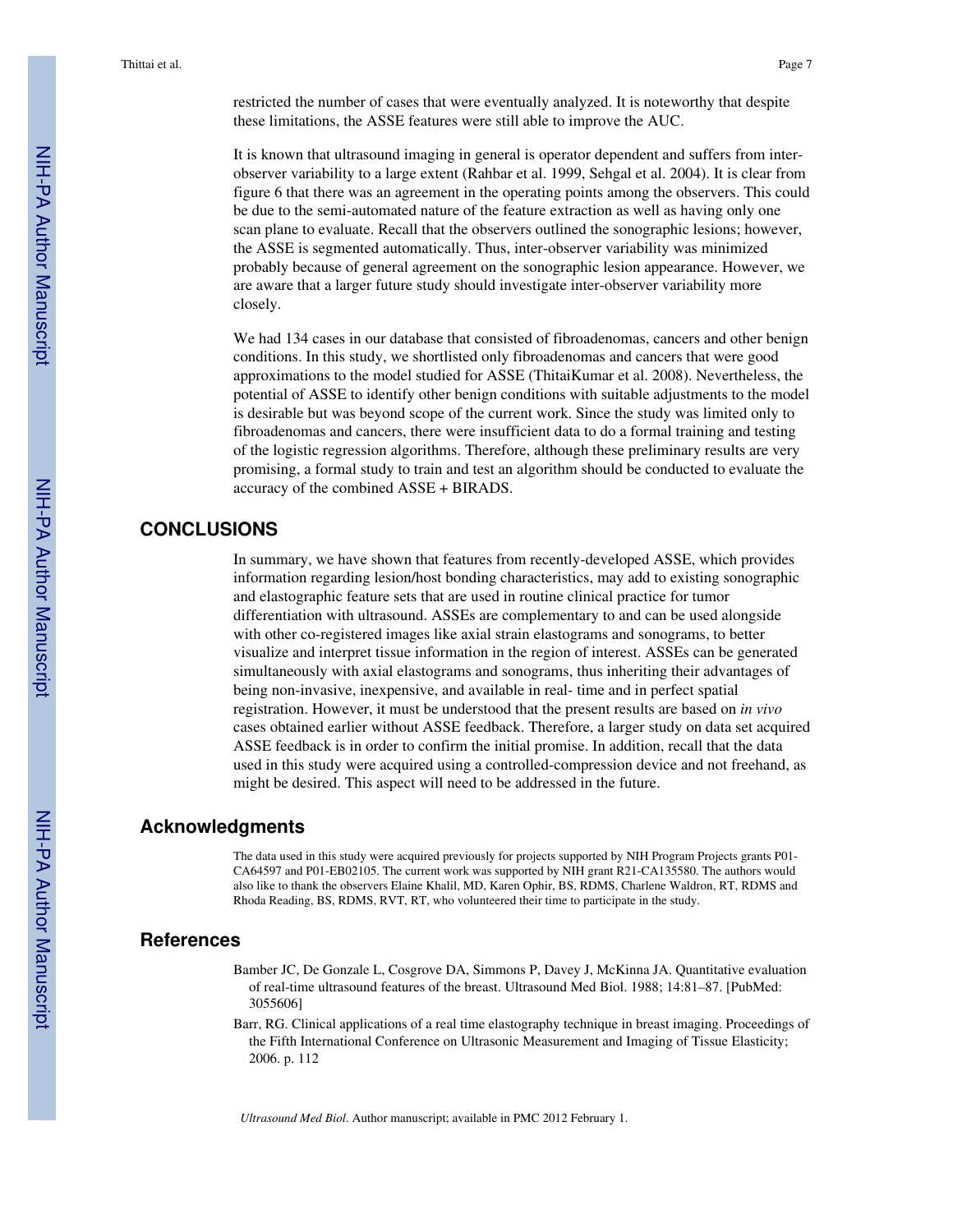- Burnside ES, Hall TJ, Sommer AM, Hesley GK, Sisney GA, Svensson WE, Fine JP, Jiang J, Hangiandreou NJ. Differentiating benign from malignant solid breast masses with US strain imaging. Radiology. 2007; 245 (2):401–410. [PubMed: 17940302]
- Céspedes I, Ophir J, Ponnekanti H, Maklad NF. Elastography: elasticity imaging using ultrasound with application to muscle and breast *in vivo*. Ultrasonic Imaging. 1993; 15 (2):73–88. [PubMed: 8346612]
- Cho N, Moon WK, Park JS, Cha JH, Jang M, Seong MH. Nonpalpable Breast Masses: Evaluation by US Elastography. Korean J Radiol. 2008; 9:111–118. [PubMed: 18385557]
- Cox DR. The regression analysis of binary sequences (with discussion). Journal of the Royal Statistical Society, B. 1958; 20:215–242.
- Fry KE. Benign lesions of the breast. CA Cancer J Clin. 1954; 4:160–161.
- Garra BS, Céspedes I, Ophir J, et al. Elastography of breast lesions: initial clinical results. Radiology. 1997; 202:79–86. [PubMed: 8988195]
- Hiltawsky KM, Kruger M, Starke C, Heuser L, Ermert H, Jensen A. Freehand ultrasound elastography of breast lesions: Clinical results. Ultrasound Med Biol. 2001; 27:1461–1469. [PubMed: 11750744]
- Itoh A, Ueno E, Tohno E, et al. Breast disease: clinical application of US elastography for diagnosis. Radiology. 2006; 239:341–350. [PubMed: 16484352]
- Obuchowski NA. New Methodological Tools for Multiple-Reader ROC Studies. Radiology. 2007; 243:10–12. [PubMed: 17392244]
- Ophir J, Céspedes I, Ponnekanti H, Yazdi Y, Li X. Elastography: a method for imaging the elasticity of biological tissues. Ultrasonic Imaging. 1991; 13(2):11–13.
- Ophir, J.; Céspedes, I.; Maklad, N.; Ponnekanti, H. Ultrasonic Tissue Characterization. In: Dunn, F., et al., editors. Elastography: A Method for Imaging the Elastic Properties of Tissue in vivo. Vol. Chapter 7. Springer Verlag; Tokyo: 1996. p. 118
- Ophir J, Alam SK, Garra BS, Kallel F, Konofagou EE, Krouskop TA, Varghese T. Elastography: Ultrasonic Estimation and Imaging of the Elastic Properties of Tissues. Journal of Engineering in Medicine. 1999; 213 (H3):203–233. [PubMed: 10420776]
- Rahbar G, Sie AC, Hansen GC, et al. Benign versus malignant solid breast masses: US differentiation. Radiology. 1999; 213:889–894. [PubMed: 10580971]
- Regner DM, Hesley GK, Hangiandreou NJ, et al. Breast lesions: evaluation with US strain imaging clinical experience of multiple observer. Radiology. 2006; 238:425–437. [PubMed: 16436810]
- Sehgal MC, Cary WT, Kangas SA, Weinstein PS, Schultz MS, Arger HP, Conant FE. Computer-Based Margin Analysis of Breast Sonography for Differentiating Malignant and Benign Masses. J Ultrssound Med. 2004; 23:1201–1209.
- Shao J. Linear model selection by cross-validation. J Am Stat Assoc. 1993; 88:486–494.
- ThitaiKumar A, Ophir J, Krouskop TA. Noise performance and signal-to-noise ratio of shear strain elastograms. Ultrasonic Imaging. 2005; 27:145–165. [PubMed: 16550705]
- ThitaiKumar A, Krouskop TA, Garra BS, Ophir J. Visualization of bonding at an inclusion boundary using axial shear strain elastography: A feasibility study. Phys Med Biol. 2007; 52:2615–2633. [PubMed: 17440256]
- Thitaikumar A, Mobbs LM, Kraemer-Chant CM, Garra BS, Ophir J. Breast Tumor Classification using axial shear strain elastography: a feasibility study. Phys Med Biol. 2008; 53:4809–4823. [PubMed: 18701768]
- Ueno E, Tohno E, Soeda S, et al. Dynamic tests in real-time breast echography. Ultrasound Med Biol. 1988; 14:53–57. [PubMed: 3055603]
- Varghese T, Bilgen M, Ophir J. Multiresolution Imaging in elastography. IEEE Trans Ultrason Ferroel Freq Cont. 1998; 45 (1):65–75.

NIH-PA Actror Manuscript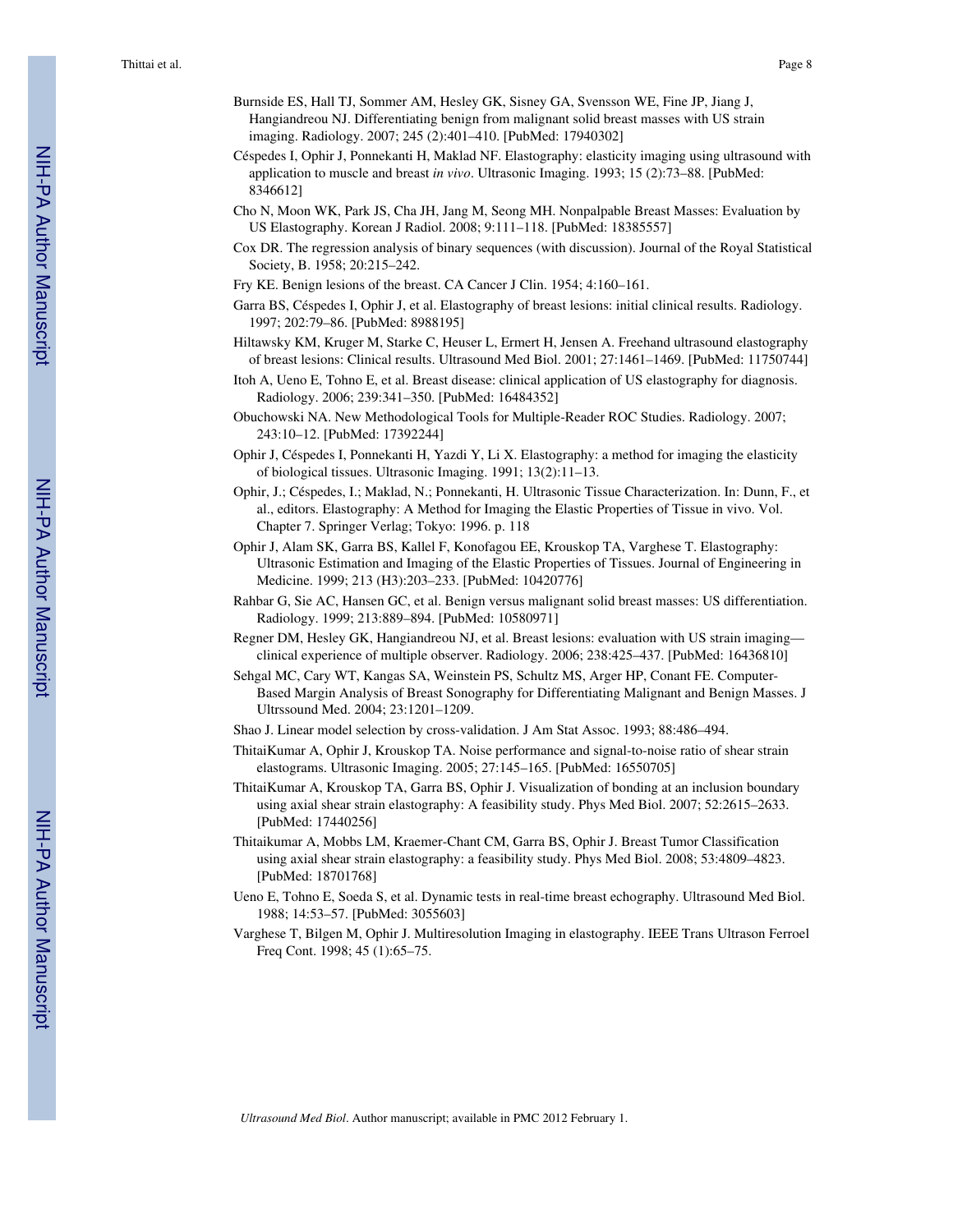# **APPENDIX A**

# **Mini-observer study to select best quality ASSE scan plane per case and preferred display option**

We had six imaging planes per case and each plane consisted of multi-compression acquisition of 20 frames. Not all these planes produced unambiguous lesion views on the sonograms and ASSEs. Therefore, one of authors (SC) served as an observer to subjectively select the best image quality ASSE for each case. The ASSE for each plane used in this task was generated based on multi-compression average (MCA) of 20 frames. However, the observer noticed that a few bad quality frames degraded the MCA frame. Instead, it was observed that multi-compression median (MCM) filtered frames do not suffer as much from a few bad frames. An example of such case is shown in figure A.1. Accordingly, three additional observers were asked to rate (blindly) the best image quality between MCA-ASSE and MCM-ASSE for each case (on the already selected best quality plane). Note that these 3 observers did not participate in the main study. Based on this study it was found that 2 out of 3 observers concurred in 5 cases that MCM-ASSE was superior image quality compared to MCA-ASSE. Therefore, the main observer study reported in the paper used MCM-ASSE for these 5 cases.

#### **The Normalized Axial-Shear Strain Area (NASSA) feature**

We provide here a brief summary on the NASSA feature used in this study. This feature was described in detail earlier (Thitaikumar et al. 2007), where several candidate features from ASSE were investigated. It was demonstrated that the non-zero axial-shear strain area near the inclusion boundary was an important feature that was extractable even from *in vivo* ASSE. It was shown that by normalizing this area to the size of the inclusion, the inclusionbackground modulus contrast, and the applied strain, one could obtain normalized values that directly related to the inclusion bonding condition. It was found that NASSA values were large for firmly-bonded inclusion compared to loosely-bonded inclusions. Therefore, it is reasonable to expect that the NASSA values would cluster towards larger values for cancer cases than for fibroadenomas in the scatter plot shown in figure 4.

#### **ASSE display**

Another important issue that was addressed before commencing the main observer study was the desired ASSE display format. Recall that previously ASSE was displayed as standalone image with fixed gray scale range, next to the corresponding sonogram (Thitaikumar et al. 2008). However, the display of ASSE as a color-overlay on corresponding sonogram seemed to be advantageous in localizing the axial-shear strain region to relevant lesion of interest. Therefore, two of the observers that participated in the main study performed the following task independently to evaluate the preferred ASSE display. The two observers were presented with a sonogram and a corresponding stand alone grayscale ASSE side by side for each of the 63 cases, one at a time in a random order. The observers then outlined the lesion of interest on the sonogram. Immediately thereafter, a third image widow appeared on the screen that contained color-overlay of segmented ASSE on top of corresponding sonogram. The observers were asked which ASSE display format would be preferred, the response was noted. The analysis of the response showed that in 95% of the cases the two observers preferred the color-overlay of ASSE on corresponding sonogram to the stand-alone grayscale display option.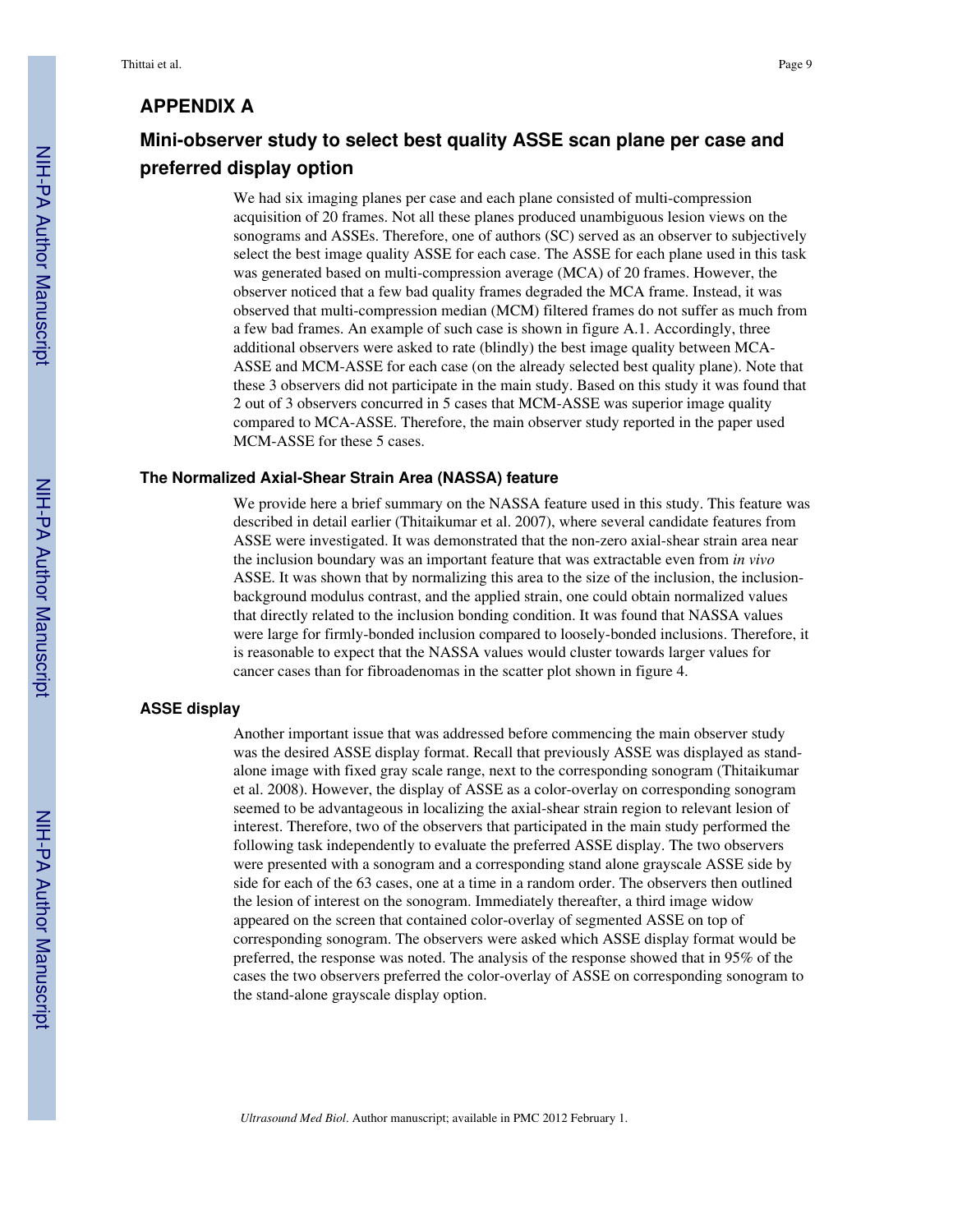#### **Details on color-overlay**

Only those pixels from ASSE that were deemed to be of good quality (i.e., having corresponding correlation coefficient greater than 0.7) and having axial-shear strain value greater than a contour threshold were overlaid on the corresponding sonogram. The 'jet' color map option was chosen in Matlab® to overlay the ASSE. The contour threshold was chosen as 50% of the average-maximum axial-shear strain values near the inclusion boundary. This contour threshold was chosen to be consistent with previously reported feasibility studies on ASSE (Thitaikumar et al. 2007). Clearly, the absolute value of the NASSA depends on the choice of this threshold value. A thorough analysis on the effect of the threshold value on the classification performance is beyond the scope of this work, but is certainly an important aspect that needs to be investigated in future work. This method can be considered a self-normalizing technique where axial-shear strain feature will be normalized for the applied axial strain and inherent elastic modulus contrast simultaneously. Note that if the observer refused to outline a lesion on the sonogram, the average-maximum default value was set to 0.0025 (applied axial compression strain value) for display and segmentation purposes.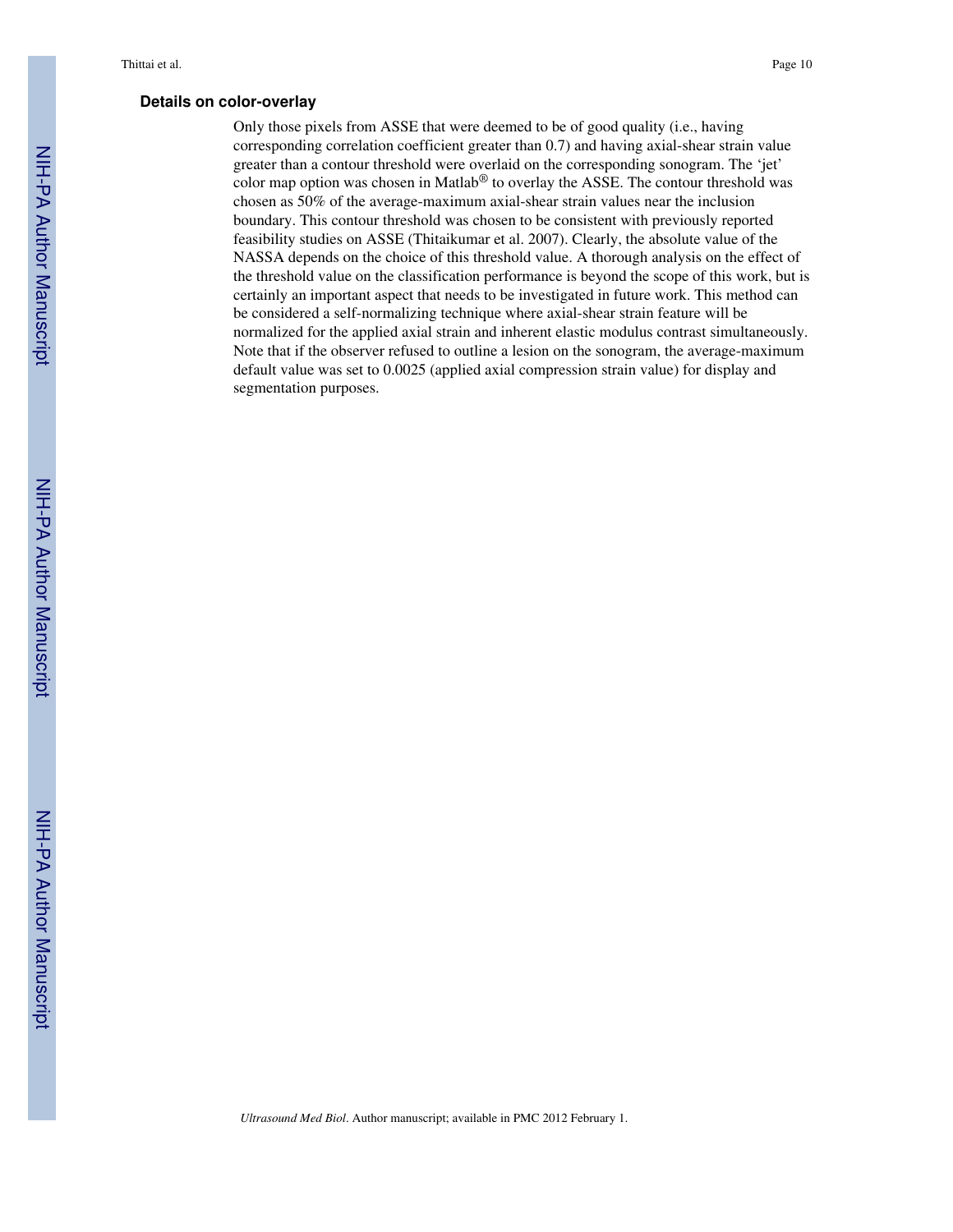

### **Figure 1.**

Examples from the training set showing the axial-shear strain regions of interest as a coloroverlay on top of corresponding sonogram of (a) fibroadenoma and (b) cancer. Notice that the axial-shear strain areas (outlined in magenta) due to the cancer were considerably bulkier compared to the slim ones due to the fibroadenoma. The red and the blue colors encode the directional polarity of axial-shear strain (blue-negative, red-positive).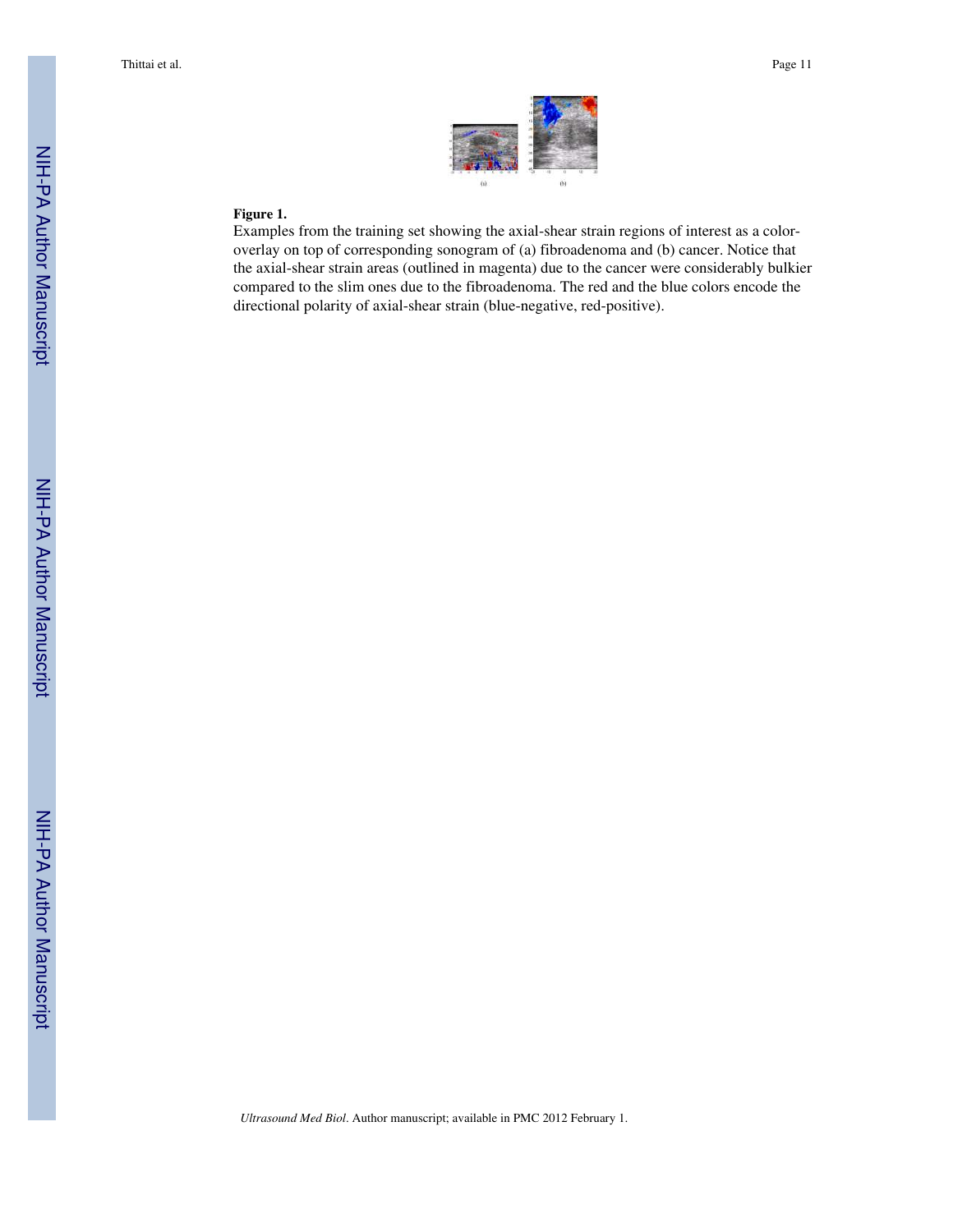

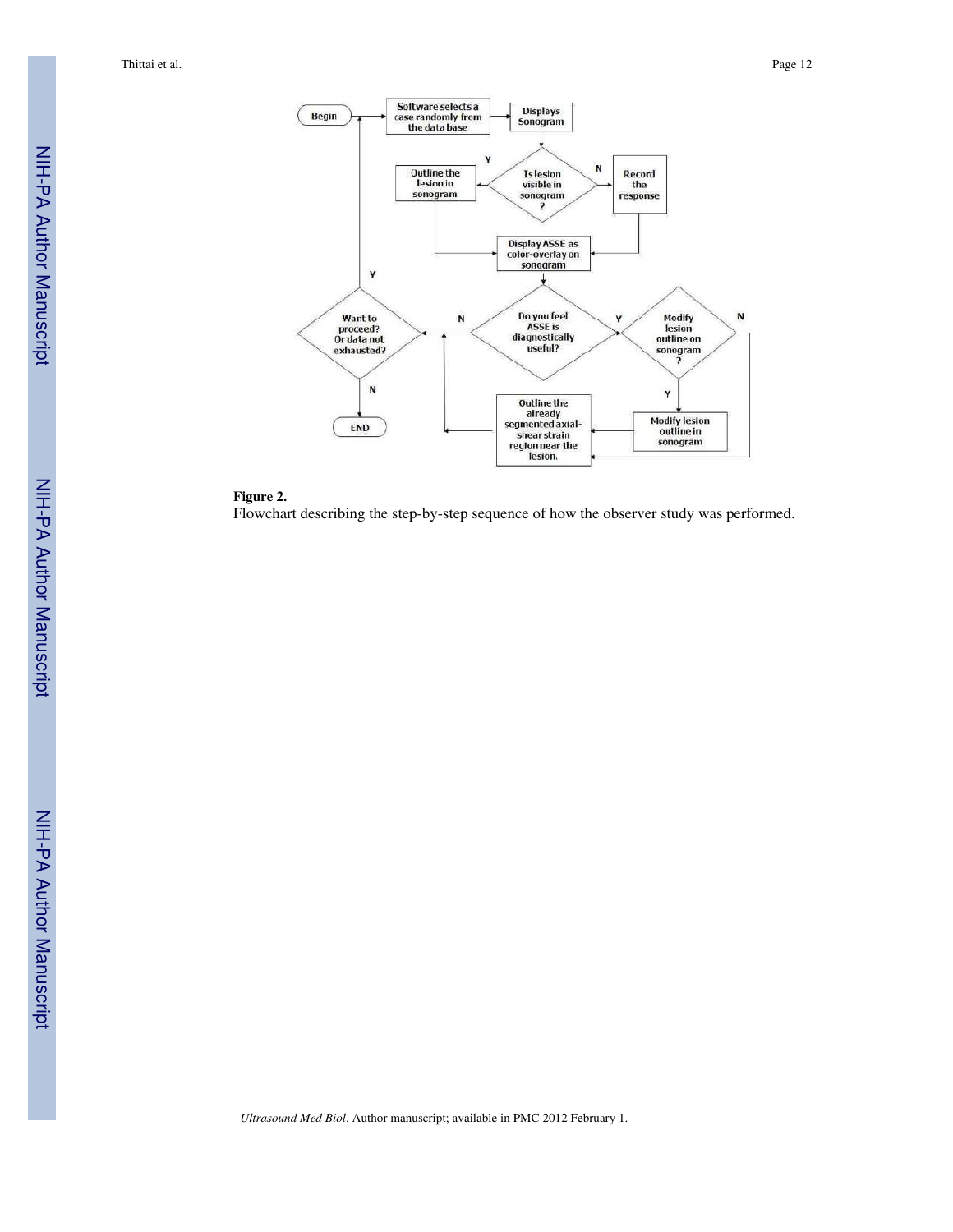

## **Figure 3.**

Plot comparing the ROC curves of the ASSE features value for the three observers (..). The plot also shows the average of the 3 observers ROC curves (solid line) and the ROC curve based on the BIRADS scores (--).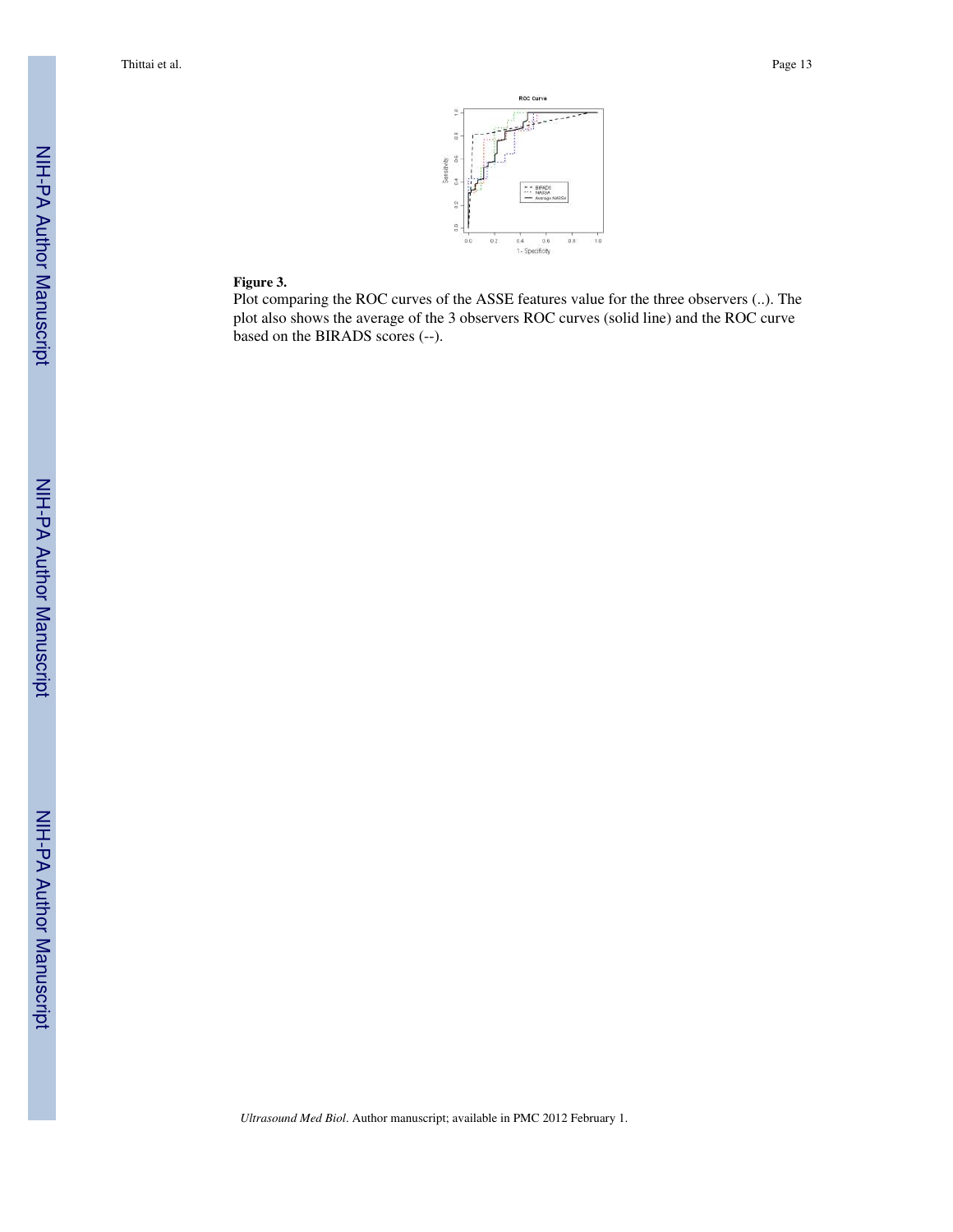

### **Figure 4.**

Scatter plot of the NASSA values versus the BIRADS scores. Note that the combination of both axes gives better separation of fibroadenoma (o) and cancer (x) compared to any one axis.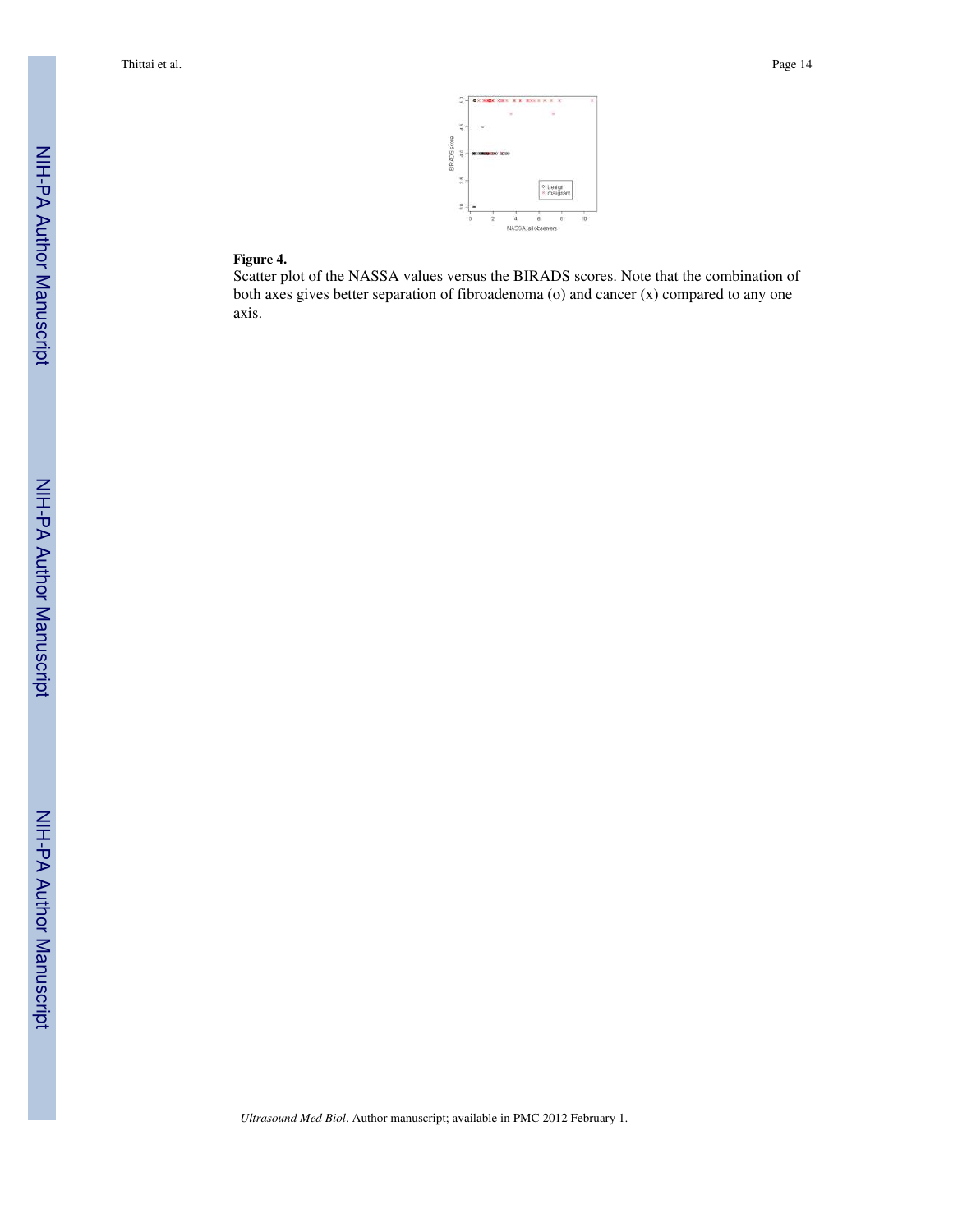



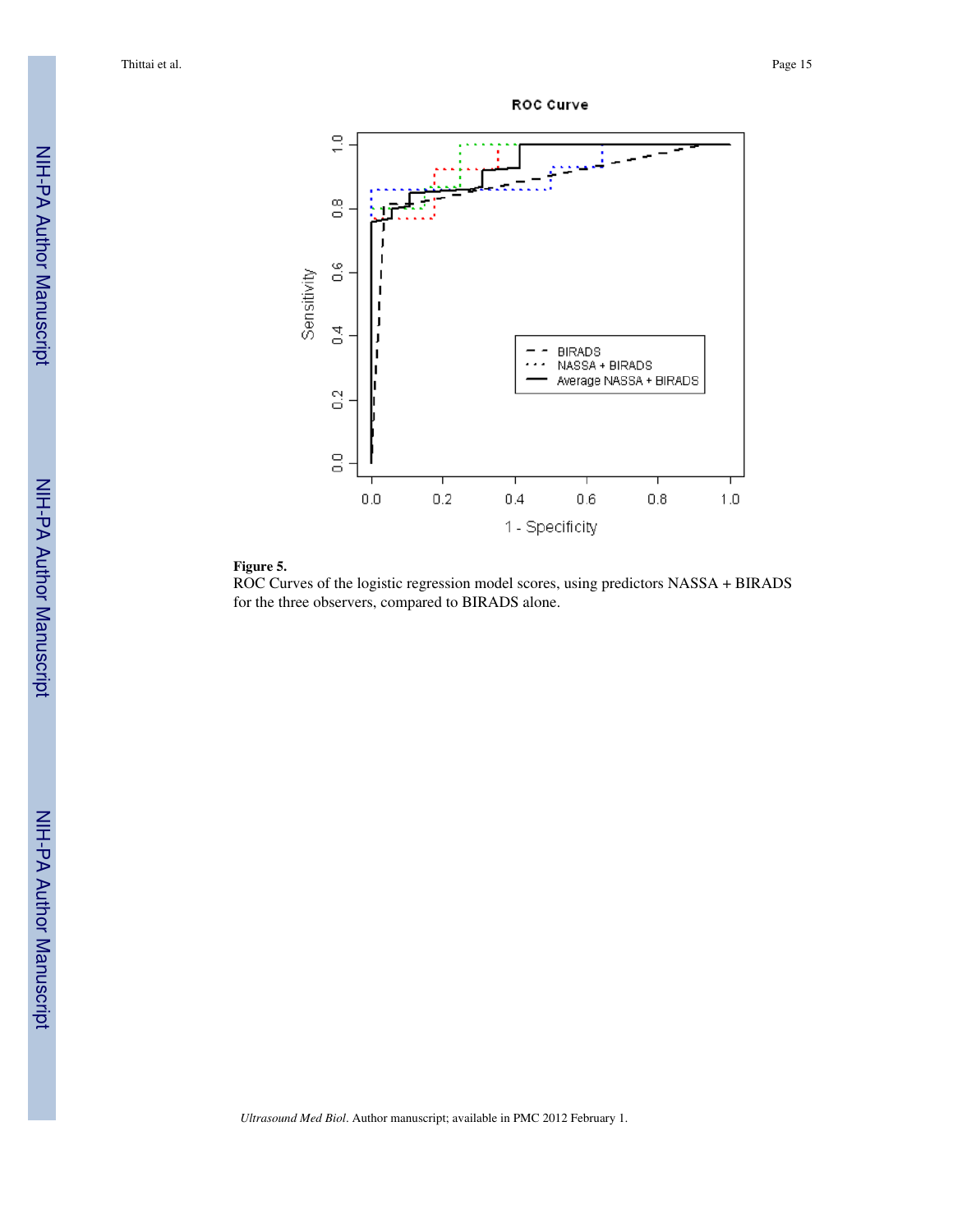

#### **Figure 6.**

Boxplots of the predicted values from a logistic regression model using NASSA values and the BIRADS scores as predictors. Path 0 and 1 represents fibroadenoma and cancer, respectively.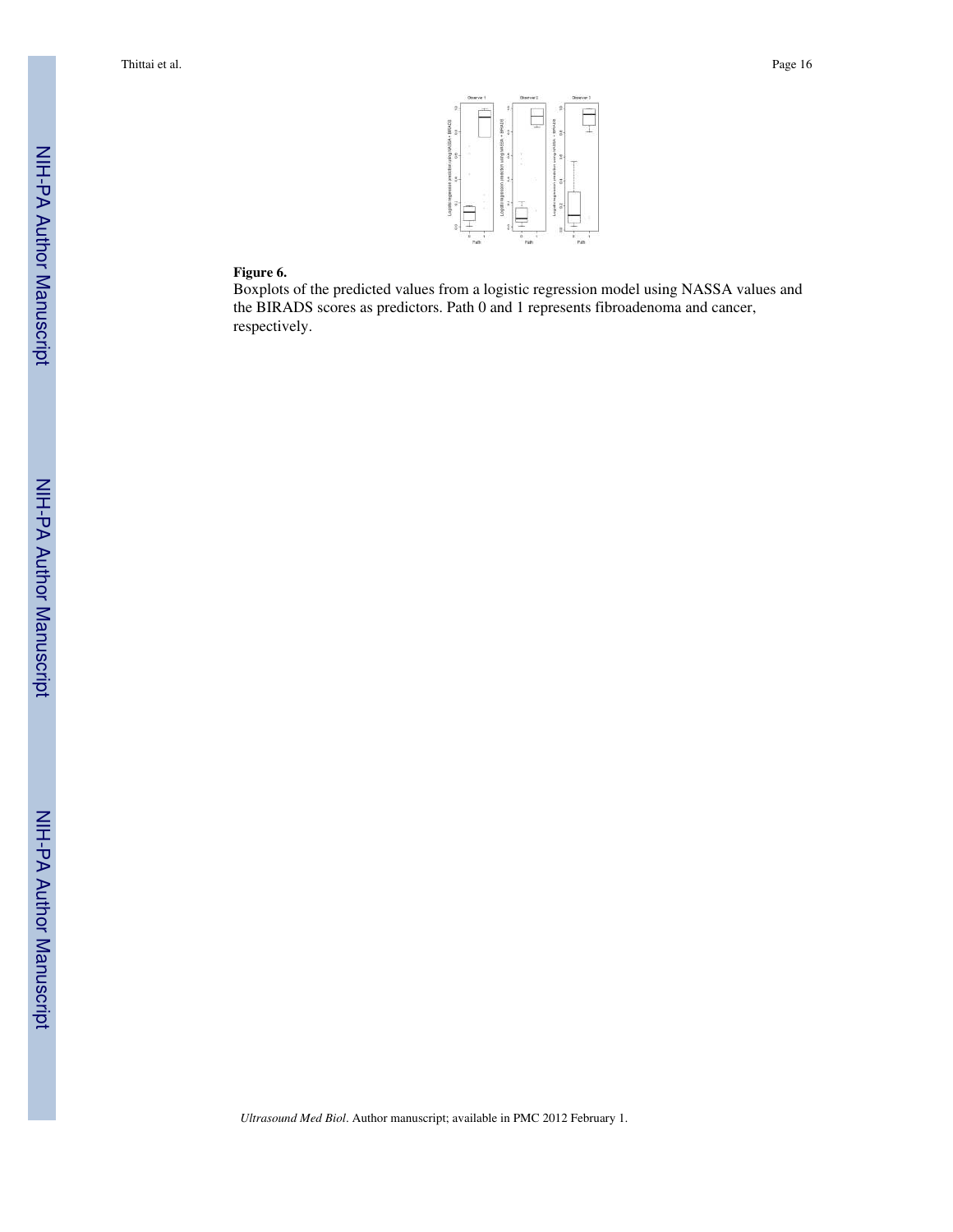



Average ROC Curve of the cross-validated NASSA+BIRADS logistic regression scores compared to ROC curve for BIRADS.

ROC Curve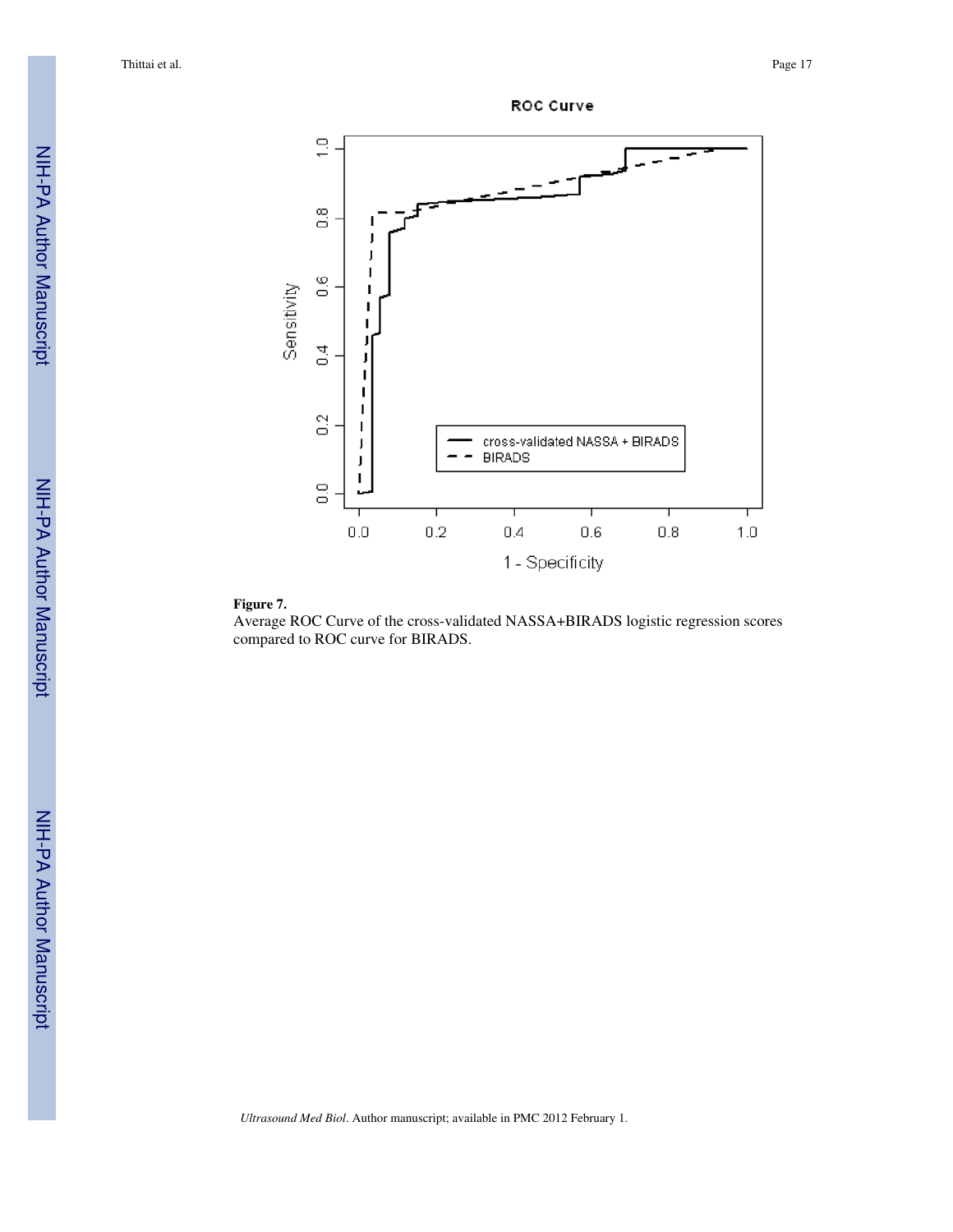

#### **Figure A.1.**

An example that demonstrates the improvement in image quality with the use of a MCMframe filtering (b) as compared to a MCA technique (a).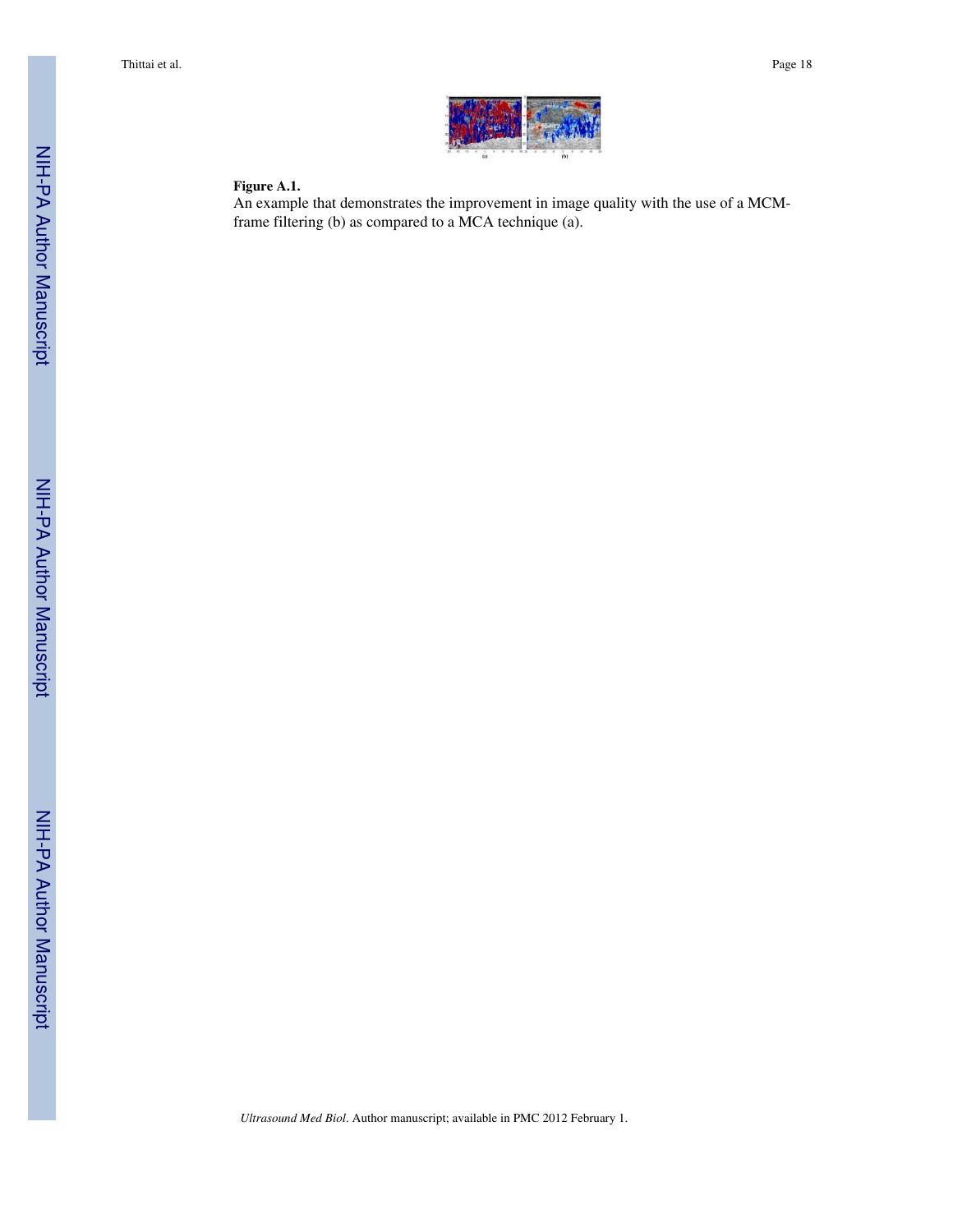NIH-PA Author ManuscriptNIH-PA Author Manuscript

# **Table 1**

This table presents the summary of the responses from the three observers to the image evaluation task. C-cancer; F-fibroadenoma; This table presents the summary of the responses from the three observers to the image evaluation task. C-cancer; F-fibroadenoma;

| characteristic axial-shear<br>strain pattern in ASSE<br>No. of cases with                                                               |                 |               | 35              |
|-----------------------------------------------------------------------------------------------------------------------------------------|-----------------|---------------|-----------------|
| sonographic cases due to ASSE to total<br>% cases where ASSE proved helpful<br>(ratio of the no. of new or modified<br>number of cases) | $-11\%$<br>5/47 | - 7%<br>4/56  | $-20\%$<br>9/45 |
| Sonographic ROI (modified<br>No. of cases with Modified<br>after looking at ASSE)                                                       | $22(1C+1F)$     | 22(2F)        | $22(1C+1F)$     |
| Sonographic ROI(after<br>Additional cases with<br>looking at ASSE)                                                                      | $3(1C+2F)$      | 2(2C)         | $7(6C+1F)$      |
| No. of cases with<br>Sonographic ROI (blinded<br>to ASSE)                                                                               | $44(22C+22F)$   | 54 (25C+29 F) | 38 (15C+23F)    |
| Observer Number                                                                                                                         |                 |               |                 |

г